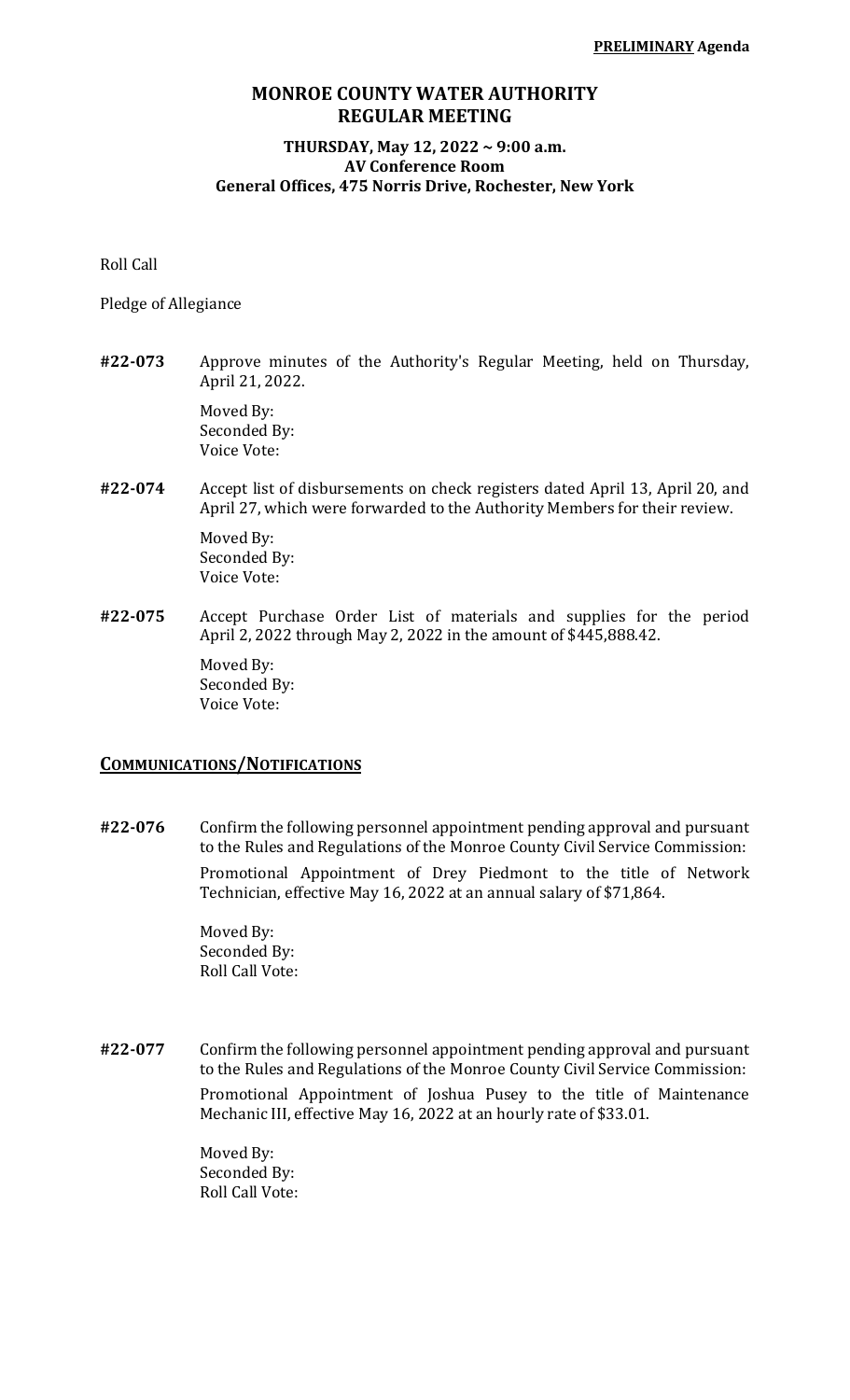# **MONROE COUNTY WATER AUTHORITY REGULAR MEETING – May 12, 2022 Page 2**

**#22-078** Authorize the use of the Onondaga County Contract #8996 – Class 8 Trucks for the purchase of **Two (2) New 2024 International HX 620 Day Cab Dump Trucks with 17' Heavy Duty Bibeau Dump Bodies** from **Regional International** in the amount of \$377,886.30

> Moved By: Seconded By: Roll Call Vote:

**#22-079** Authorize the purchase of **One (1) New 2023 Five Man, Four Door Crew Cab Truck with Body** from the low, responsive, responsible bidder, **Regional Truck and Traile**r in the bid amount of \$188,590.10

> Moved By: Seconded By: Roll Call Vote:

**#22-080** Authorize the award of a unit price contract **Water Service Materials** from low responsive, responsible bidder, **Core & Main, LP**, in the bid amount of \$106,748.36. This is for a one year contract with the option to extend for up to four additional one year terms upon mutual consent. Bid amount is based on annual estimated quantities and items will be purchased as needed.

> Moved By: Seconded By: Roll Call Vote:

**#22-081** Authorize the award of a unit price contract for **Mechanical Joint Fittings Groups A and B** from low responsive, responsible bidder, **Core & Main, LP** in the bid amount of \$173,539.10. This is for a one year contract with the option to extend for up to four additional one year terms upon mutual consent. Bid amount is based on annual estimated quantities and items will be purchased as needed.

> Moved By: Seconded By: Roll Call Vote:

**#22-082** Authorize the award of the unit price contract for **Crane and Hoist Services 2022** to the low responsive, responsible bidder, **Vital Cranes Services, Inc.** for the bid amount of \$51,660.00, with the option to extend the contract for up to four additional one-year terms, upon mutual consent.

> Moved By: Seconded By: Roll Call Vote:

**#22-083** Authorize a unit price contract for **2022 Water Storage Tank Demolitions** from low responsive, responsible bidder, **Regional Environmental Demolition, Inc.,** for the Base Bid amount of \$54,000.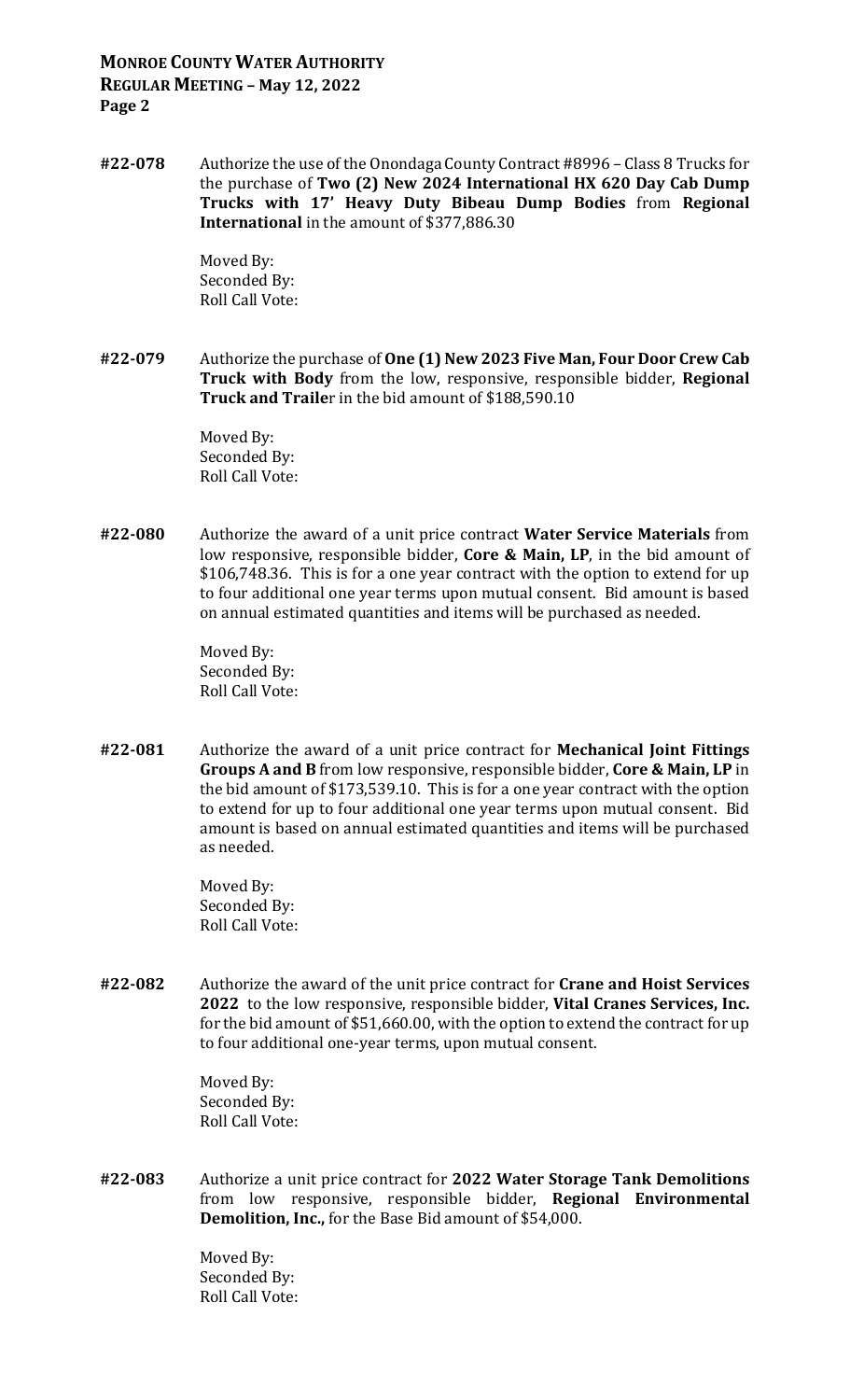### **MONROE COUNTY WATER AUTHORITY REGULAR MEETING – May 12, 2022 Page 3**

**#22-084** Authorize the execution of Professional Services Agreements with the following firms for **Surveying Services**: The DDS Companies; Erdman, Anthony and Associates, Inc.; Fisher Associates, P.E., L.S., L.A., D.P.C.; Hoffman Land Surveying & Geomatics; Hunt Engineers, Architects & Land Surveyors, P.C.; Passero Associates; Popli Design Group; Wendl Companies, P.C. and GdB Geospatial LS, P.C.

> Moved By: Seconded By: Roll Call Vote:

**#22-085** Authorize the use of New York State Office of General Services Information Technology Umbrella Contract Group #73600, Award 22802, Lot 1 (Contract #PM20940) for the annual renewal of **Oracle Licenses and Maintenance** from **Mythics, Inc.** for an estimated amount of \$19,849.

> Moved By: Seconded By: Roll Call Vote:

**#22-086** Authorize the use of New York State Office of General Services Information Technology Umbrella Contract, Group #73600, Award #22876, Lot 1, (Contract #PD67647) for the annual renewal of **Autodesk AutoCAD Licensing and Maintenance** from **SHI International Corp.** for an estimated amount of \$24,463.94.

> Moved By: Seconded By: Roll Call Vote:

**#22-087** Authorize the use of New York State Office of General Services Information Technology Umbrella Contract, Group #73600, Award #22876, Lot 1, (Contract #PD67645) for the annual renewal of **Malwarebytes Endpoint Detection and Response Licenses and Maintenance** from **Insight Public Sector, Inc.** for an estimated amount of \$16,194.

> Moved By: Seconded By: Roll Call Vote:

**#22-088** Approve the Monroe County Water Authority **membership renewal** with the **Greater Rochester Enterprise** (GRE) at the annual membership rate of \$25,000 per year.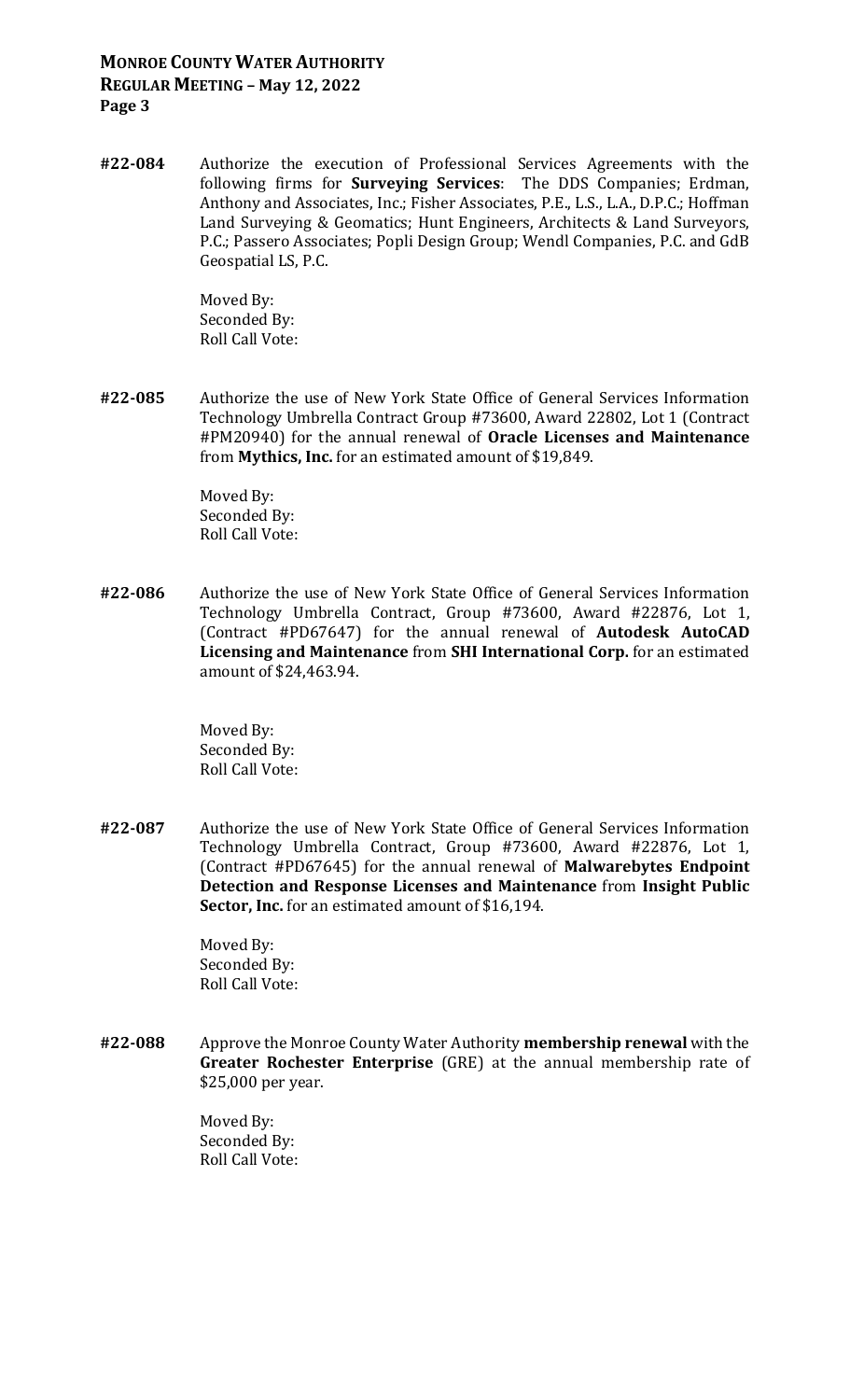## **MONROE COUNTY WATER AUTHORITY REGULAR MEETING – May 12, 2022 Page 4**

**#22-089** Authorize the Executive Director to enter into a Professional Services Agreement with **Ready to Respond Training Services** for annual **CPR, AED, PDT & First Aid Training** for MCWA employees in the annual amount not to exceed \$7,200. This is for a two-year contract with the option to extend for three (3) one-year terms, upon mutual agreement.

> Moved By: Seconded By: Roll Call Vote:

#### **AUDIT COMMITTEE REPORT**

**#22-090** Authorize the execution of a Professional Services Agreement with **M & T Insurance Agency, Inc.** for **Placement of General Insurance Coverage,** to **serve as Broker of Record,** and for **provision of Risk Management Services** for a period of one (1) year. The fee for this service is \$60,000. M & T Insurance Agency, Inc. is designated as Broker of Record for MCWA's General Insurance program for coverage commencing July 1, 2022.

> Moved By: Seconded By: Roll Call Vote:

**#22-091** Approve the proposal as submitted by Broker, **M & T Insurance Agency, Inc.** and authorize to place **Insurance Coverage** to include: General Liability Insurance, Public Officials Liability Insurance, Employment Practices Liability Insurance, Property Insurance, Inland Marine Insurance, Vehicle Insurance, Crime Insurance, Flood and Earthquake Insurance, Pollution Insurance, Owners Contractors Protective Insurance, and Travel Accident Insurance, Cyber, and Excess Liability Coverage (\$10M) with the limits of liability and deductibles as proposed and including any fees for service, for an estimated total cost of \$600,000.

> Furthermore, **M&T Insurance Agency, Inc.** is directed to obtain quotations for an additional \$40,000,000 of **Excess Liability** coverage, net of commission, due to MCWA no later than May 27, 2022. The term for insurance coverage is July 1, 2022 through June 30, 2023.

Moved By: Seconded By: Roll Call Vote:

**#22-092** The Members of the Authority expressly make the following determination for all awards of Procurement Contracts made during this meeting: (i) the proposed awardee has been found to be responsible; (ii) the proposed awardee complied with the State Finance Law provisions regarding Permissible Contacts (as defined in the Authority's Procurement Disclosure Policy); (iii) the proposed awardee has (or will prior to the final award being effective) complied with the State Finance Law provisions that require disclosure of all information required to be in the Authority's Solicitation Materials (as such term is defined in the Authority's Procurement Disclosure Policy); and (iv) the procurement process did not involve conduct that is prohibited by the Public Officers Law, the Authority's Procurement Disclosure Policy, and the Authority's Code of Ethics and Conflict of Interest Policies.

> Moved By: Seconded By: